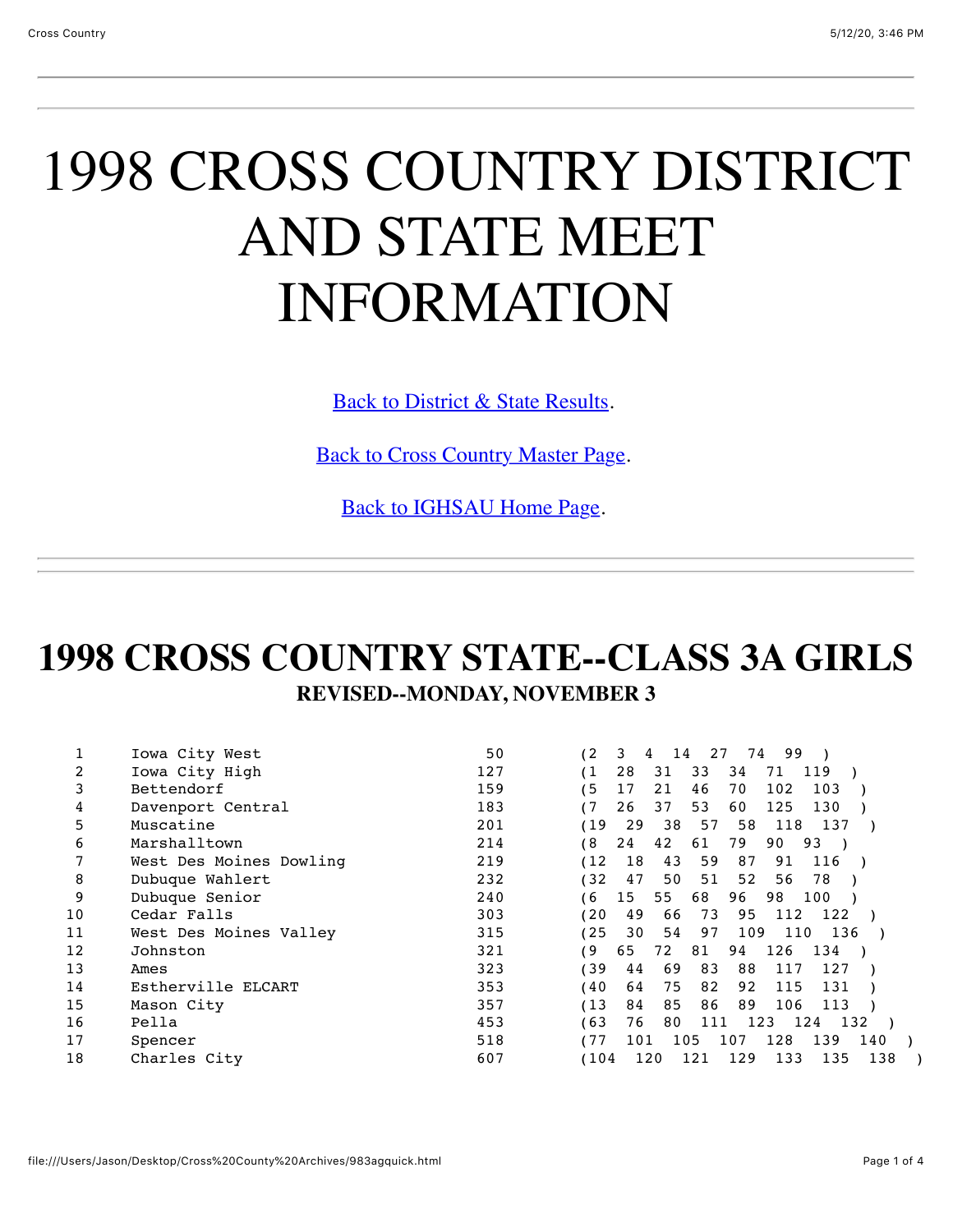| $\mathbf{1}$    | Michelle Lilienthal, Iowa City High      | JR          | 11:26 |
|-----------------|------------------------------------------|-------------|-------|
| $\overline{2}$  | Lesley Smith, Iowa City West             | SO          | 11:28 |
| 3               | Jeni Frudden, Iowa City West             | FR          | 11:32 |
| 4               | Lauren Levy, Iowa City West              | SO          | 11:34 |
| 5               | Anne Ruffcorn, Bettendorf                | SR          | 11:40 |
| $6\phantom{.}6$ | Elly Glass, Dubuque Senior               | JR          | 11:43 |
| $\overline{7}$  | Wendy Shaw, Davenport Central            | JR          | 11:44 |
| 8               | Jessica Huff, Marshalltown               | SR          | 11:46 |
| 9               | Rita Fiala, Johnston                     | SR          | 11:47 |
| 10              | Michelle Sokol, Urbandale                | SO          | 11:57 |
| 11              | Emily Shoopman, Waterloo West            | SO          | 11:57 |
| 12              | Audrey Schiltz, West Des Moines Dowling  | JR          | 11:58 |
| 13              | Aimee Nielsen, Mason City                | FR          | 12:02 |
| 14              | Brittany Keith, Iowa City West           | JR          | 12:02 |
| 15              | Megan Tabor, Dubuque Senior              | SR          | 12:04 |
| 16              | Lindsey Nye, Fort Madison                | SO          | 12:07 |
| 17              | Erin Schwalm, Bettendorf                 | JR          | 12:08 |
| 18              | Jessica Seglar, West Des Moines Dowling  | SO          | 12:08 |
| 19              | Colleen Schmitt, Muscatine               | SR          | 12:08 |
| 20              | Ashley Kunkle, Cedar Falls               | JR          | 12:10 |
| 21              | Renee Begyn, Bettendorf                  | JR          | 12:11 |
| 22              | Jennifer Smith, Davenport North          | JR          | 12:12 |
| 23              | Lindsey Yunt, Dubuque Hempstead          | FR          | 12:12 |
| 24              | Amanda Tuttle, Marshalltown              | JR          | 12:14 |
| 25              | Kristin Flood, West Des Moines Valley    | SR          | 12:14 |
| 26              | Cathleen Miller, Davenport Central       | SO          | 12:15 |
| 27              | Veronica Bordewick, Iowa City West       | SO          | 12:15 |
| 28              | Karen Johnson, Iowa City High            | SO          | 12:20 |
| 29              | Kathryn Stamler, Muscatine               | SR          | 12:21 |
| 30              | Cassie Isaacson, West Des Moines Valley  | FR          | 12:21 |
| 31              | Kirsty Moreno, Iowa City High            | FR          | 12:23 |
| 32              | Ann Marie Noel, Dubuque Wahlert          | SO.         | 12:23 |
| 33              | Anne Heefner, Iowa City High             | SR          | 12:24 |
| 34              | Hillary Mills, Iowa City High            | JR          | 12:24 |
| 35              | Kristin Cavanaugh, Des Moines Roosevelt  | SR          | 12:24 |
| 36              | Bryony Jones, Ankeny                     | SR          | 12:25 |
| 37              | Jill Robertson, Davenport Central        | $_{\rm FR}$ | 12:25 |
| 38              | Sarah Lacina, Muscatine                  | FR          | 12:26 |
| 39              | Lindsay Helilgenthal, Ames               | SR          | 12:28 |
| 40              | Molly Duitsman, Estherville ELCART       | $_{\rm FR}$ | 12:28 |
| 41              | Katie Berger, Sioux City Heelan          | JR          | 12:29 |
| 42              | Teresa Wauters, Marshalltown             | SR          | 12:30 |
| 43              | Catherine Geres, West Des Moines Dowling | $_{\rm FR}$ | 12:31 |
| 44              | Kylan Loney, Ames                        | SO          | 12:32 |
| 45              | Candi Jones, Oskaloosa                   | JR          | 12:32 |
| 46              | Ashley Guffey, Bettendorf                | SR          | 12:34 |
| 47              | Jeni Komiskey, Dubuque Wahlert           | FR          | 12:34 |
| 48              | Stephanie Mann, Des Moines Hoover        | SR          | 12:35 |
| 49              | Erica Lindaman, Cedar Falls              | FR          | 12:35 |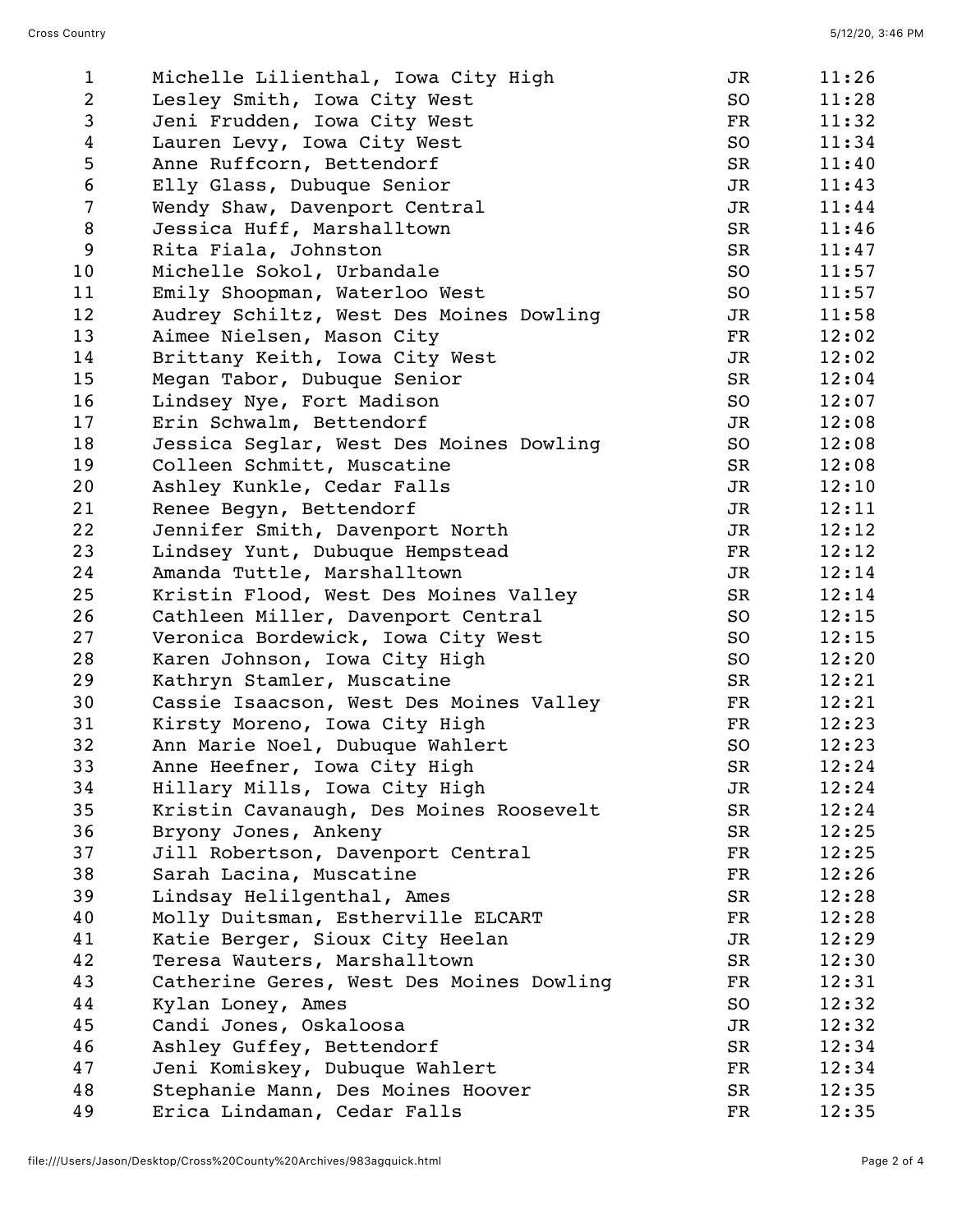| 50 | Nicole Wood, Dubuque Wahlert             | JR            | 12:36 |
|----|------------------------------------------|---------------|-------|
| 51 | Jackie Rohner, Dubuque Wahlert           | SO            | 12:37 |
| 52 | Annie Corken, Dubuque Wahlert            | SR            | 12:39 |
| 53 | Emily Miller, Davenport Central          | SO            | 12:40 |
| 54 | Shanna Duffy, West Des Moines Valley     | SO            | 12:40 |
| 55 | Sarah Lepp, Dubuque Senior               | JR            | 12:41 |
| 56 | Melissa Zeimet, Dubuque Wahlert          | JR            | 12:42 |
| 57 | Sarah Gruemmer, Muscatine                | SR            | 12:42 |
| 58 | Natalie Hetzler, Muscatine               | SO            | 12:43 |
| 59 | Beth Abramovich, West Des Moines Dowling | SO            | 12:43 |
| 60 | Kayte Schuhow, Davenport Central         | <b>SR</b>     | 12:44 |
| 61 | Jannae Holubar, Marshalltown             | SO            | 12:44 |
| 62 | Alicia Irons, Boone                      | FR            | 12:44 |
| 63 | Holly Goodyk, Pella                      | SR            | 12:44 |
| 64 | Lindsey Croner, Estherville ELCART       | FR            | 12:45 |
| 65 | Randi Goodrich, Johnston                 | SR            | 12:45 |
| 66 | Jamie Nemmers, Cedar Falls               | JR            | 12:45 |
| 67 | Alex Wink, Sioux City North              | SO            | 12:47 |
| 68 | Jenna Specht, Dubuque Senior             | SR            | 12:47 |
| 69 | Emily Duffelmeyer, Ames                  | SR            | 12:48 |
| 70 | Ali Garrett, Bettendorf                  | JR            | 12:49 |
| 71 | Sara Kjonaas, Iowa City High             | JR            | 12:49 |
| 72 | Cindy Loffler, Johnston                  | SR            | 12:49 |
| 73 | Julie Ruff, Cedar Falls                  | JR            | 12:52 |
| 74 | Maggie Gill, Iowa City West              | SO            | 12:53 |
| 75 | Emily Christensen, Estherville ELCART    | FR            | 12:54 |
| 76 | Jennifer Dole, Pella                     | JR            | 12:56 |
| 77 | Megan Riepma, Spencer                    | FR            | 12:57 |
| 78 | Jenny Kiebel, Dubuque Wahlert            | SR            | 12:57 |
| 79 | Natalie McMahon, Marshalltown            | SR            | 12:58 |
| 80 | Stephanie Brown, Pella                   | SR            | 12:58 |
| 81 | Kristin Way, Johnston                    | SO            | 12:59 |
| 82 | Sarah Moreau, Estherville ELCART         | SR            | 12:59 |
| 83 | Julie Reger, Ames                        | SO            | 13:00 |
| 84 | Jessica Deverell, Mason City             | JR            | 13:00 |
| 85 | Bethany Mastin, Mason City               | JR            | 13:01 |
| 86 | Jessica Frank, Mason City                | $_{\rm FR}$   | 13:01 |
| 87 | Allison Schiltz, West Des Moines Dowling | JR            | 13:01 |
| 88 | Erica Lynn, Ames                         | SO            | 13:02 |
| 89 | Melissa Barnes, Mason City               | $\mathbf{FR}$ | 13:03 |
| 90 | Katie Croker, Marshalltown               | JR            | 13:03 |
| 91 | Emily Schwartz, West Des Moines Dowling  | SO            | 13:04 |
| 92 | Amanda McKean, Estherville ELCART        | SO            | 13:05 |
| 93 | MacKenzie Peter, Marshalltown            | JR            | 13:05 |
| 94 | Felisa Hansen, Johnston                  | FR            | 13:06 |
| 95 | Nicole Doeden, Cedar Falls               | JR            | 13:06 |
| 96 | Emily Schrobilgen, Dubuque Senior        | SO            | 13:07 |
| 97 | Jennifer Geneser, West Des Moines Valley | FR            | 13:07 |
| 98 | Carolyn Sinsky, Dubuque Senior           | FR            | 13:08 |
|    |                                          |               |       |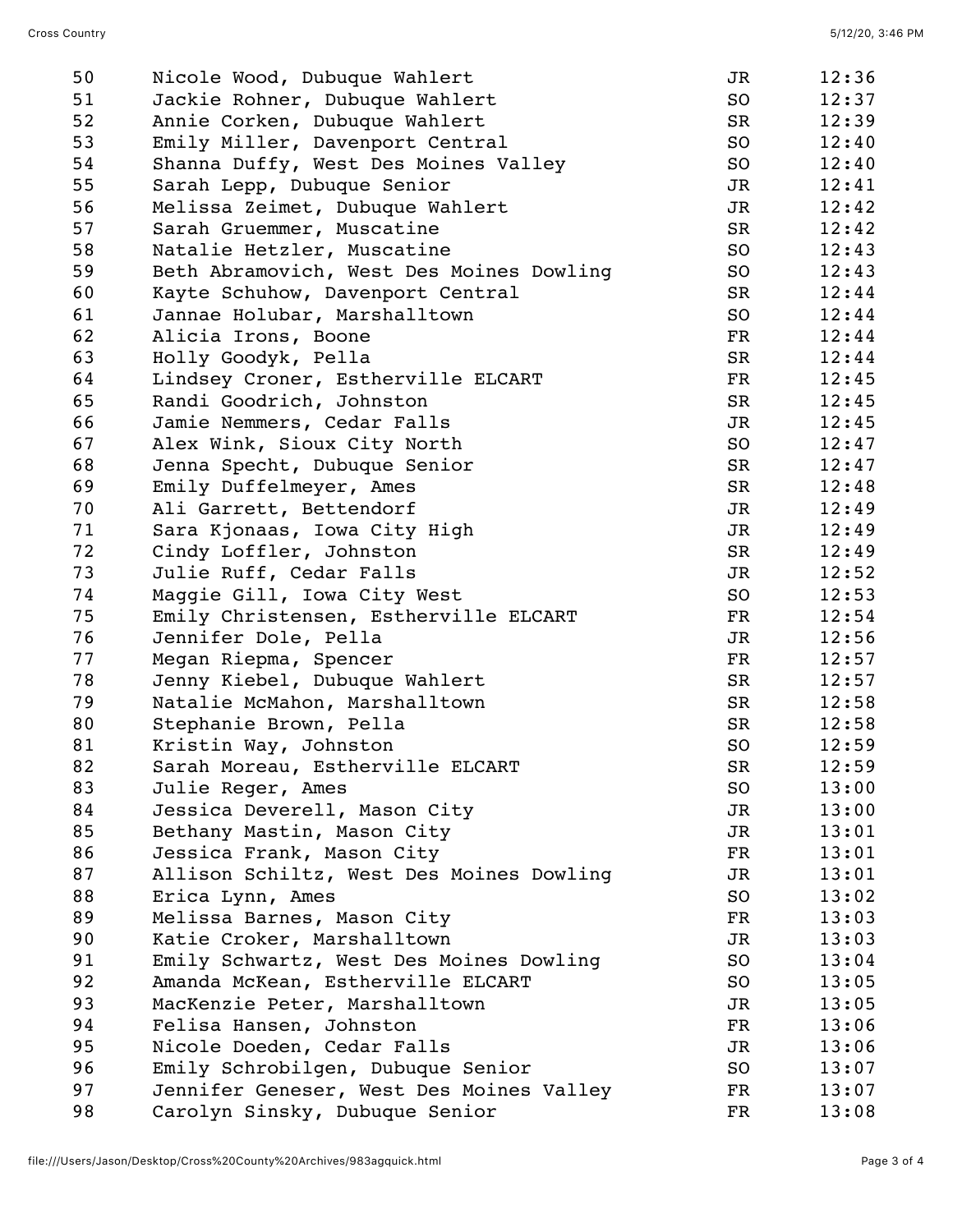| 99  | Sara Juvenal, Iowa City West                   | SR          | 13:09 |
|-----|------------------------------------------------|-------------|-------|
| 100 | Holly Cairns, Dubuque Senior                   | JR          | 13:11 |
| 101 | Jamie Veiseth, Spencer                         | SR          | 13:12 |
| 102 | Stacy Egts, Bettendorf                         | SR          | 13:12 |
| 103 | Anne Marker, Bettendorf                        | SO          | 13:12 |
| 104 | Ashley Marr, Charles City                      | SO          | 13:13 |
| 105 | Lindsay Wedel, Spencer                         | FR          | 13:14 |
| 106 | Katie Nauman, Mason City                       | FR          | 13:15 |
| 107 | Stephanie Dvorak, Spencer                      | SO          | 13:16 |
| 108 | Jessica Weible, Sioux City East                | SR          | 13:16 |
| 109 | Julie Hardin, West Des Moines Valley           | JR          | 13:16 |
| 110 | Jennifer Baker, West Des Moines Valley         | $_{\rm FR}$ | 13:17 |
| 111 | Ryan Kiburz, Pella                             | SO          | 13:18 |
| 112 | Kim Landau, Cedar Falls                        | SO          | 13:21 |
| 113 | Katie Long, Mason City                         | SR          | 13:25 |
| 114 | Theresa Hellman, Waterloo Columbus-Don Bosco   | JR          | 13:26 |
| 115 | Lindsey Blair, Estherville ELCART              | JR          | 13:28 |
| 116 | Sara Bird, West Des Moines Dowling             | SO          | 13:30 |
| 117 | Claire Gilchrist, Ames                         | SR          | 13:32 |
| 118 | Desiree Flickinger, Muscatine                  | SR          | 13:33 |
| 119 | Patricia Ekiring, Iowa City High               | SO          | 13:39 |
| 120 | Tara Sawyer, Charles City                      | SO          | 13:40 |
| 121 | Ali Angel, Charles City                        | $_{\rm FR}$ | 13:40 |
| 122 | Melissa Mauer, Cedar Falls                     | SR          | 13:41 |
| 123 | Tasha Browne, Pella                            | SR          | 13:41 |
| 124 | Amy Jones, Pella                               | JR          | 13:43 |
| 125 | Martha Levien, Davenport Central               | JR          | 13:45 |
| 126 | Victoria Brenton, Johnston                     | SO          | 13:46 |
| 127 | Erin Maysent, Ames                             | SR          | 13:47 |
| 128 | Kim Haack, Spencer                             | JR          | 13:49 |
| 129 | Kara Ferris, Charles City                      | SO          | 13:50 |
| 130 | Krista Driscoll, Davenport Central             | JR          | 13:51 |
| 131 | Amy Fothergill, Estherville ELCART             | JR          | 13:52 |
| 132 | Brooke Visser, Pella                           | JR          | 13:52 |
| 133 | Lisa Elfers, Charles City                      | SR          | 13:57 |
| 134 | Megan Webster, Johnston                        | SO          | 14:03 |
| 135 | Susie White, Charles City                      | SR          | 14:04 |
| 136 | Christie Muenzenberger, West Des Moines Valley | JR          | 14:08 |
| 137 | Karrie Temple, Muscatine                       | SO          | 14:09 |
| 138 | Jenny Wilson, Charles City                     | SO          | 14:13 |
| 139 | Aaron Jones, Spencer                           | SR          | 14:54 |
| 140 | Heather Brown, Spencer                         | FR          | 15:12 |
|     |                                                |             |       |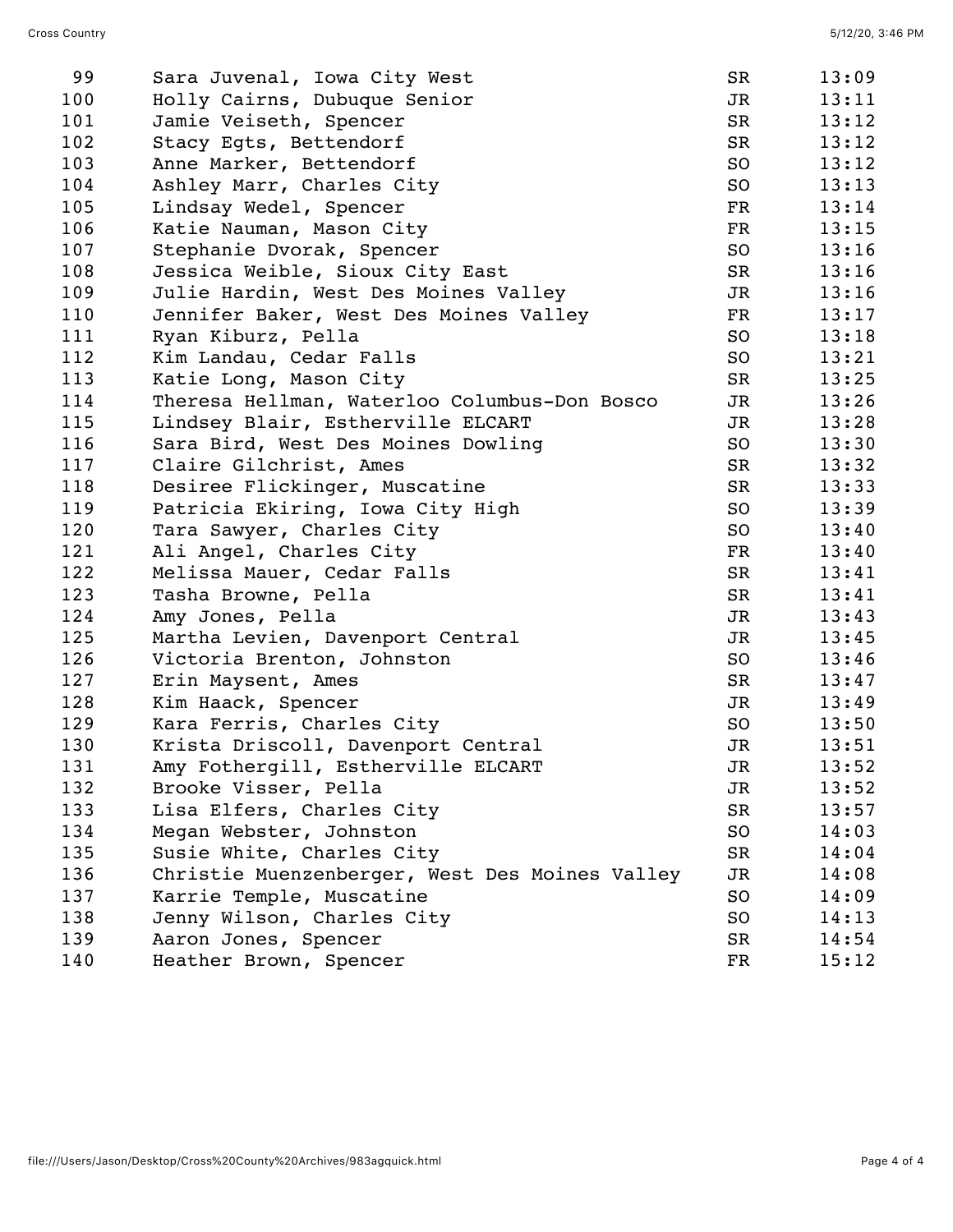## 1998 CROSS COUNTRY DISTRICT AND STATE MEET INFORMATION

[Back to District & State Results.](file:///Users/Jason/Desktop/Cross%20County%20Archives/ccdistrict98.html)

[Back to Cross Country Master Page.](file:///Users/Jason/Desktop/Cross%20County%20Archives/crosscountry.html)

[Back to IGHSAU Home Page](http://www.ighsau.org/ighsau/index.html).

### **1998 CROSS COUNTRY STATE--CLASS 2A GIRLS**

|    | Benton                    | 73  | 12   | 6  | 13  | 23<br>29 | 49       | 92        |     |  |
|----|---------------------------|-----|------|----|-----|----------|----------|-----------|-----|--|
| 2  | Sibley-Ocheyedan          | 165 | 6)   | 22 | 37  | 44       | 54<br>56 | 64        |     |  |
| 3  | Unity Christian           | 210 | 17   | 33 | 38  | 46       | 86<br>89 | 111       |     |  |
| 4  | Cascade                   | 247 | (31  | 34 | 42  | 68       | 72       | 98<br>107 |     |  |
| 5  | Council Bluffs St. Albert | 256 | ′ 5  | 19 | 43  | 62       | 127      | 144       | 145 |  |
| 6  | South O'Brien             | 266 | 41   | 50 | 55  | 57       | 63       | 91        | 146 |  |
|    | New Hampton               | 266 | (17  | 36 | 67  | 70       | 76       | 130<br>96 |     |  |
| 8  | Shenandoah-Essex          | 321 | (1   | 26 | 83  | 99       | 112      | 121       | 148 |  |
| 9  | Perry                     | 322 | 124  | 25 | 81  | 90       | 102      | 139       | 147 |  |
| 10 | Atlantic                  | 343 | 130  | 45 | 60  | 88       | 120      | 122       | 136 |  |
| 11 | Maquoketa                 | 352 | 139  | 52 | 65  | 95       | 101      | 115       | 143 |  |
| 12 | Gilbert                   | 387 | 13   | 75 | 93  | 103      | 113      | 124       | 135 |  |
| 13 | Mount Vernon-Lisbon       | 415 | (27  | 66 | 77  | 119      | 126      | 150       | 151 |  |
| 14 | Monticello                | 417 | (32) | 59 | 97  | 106      | 123      | 141       | 142 |  |
| 15 | Garner-Hayfield           | 460 | 158  | 74 | 105 | 109      | 114      | 116       | 140 |  |
| 16 | ADM                       | 467 | 61)  | 85 | 94  | 110      | 117      | 131       | 132 |  |
| 17 | Hampton-Dumont            | 477 | 173  | 79 | 82  | 118      | 125      | 129       | 134 |  |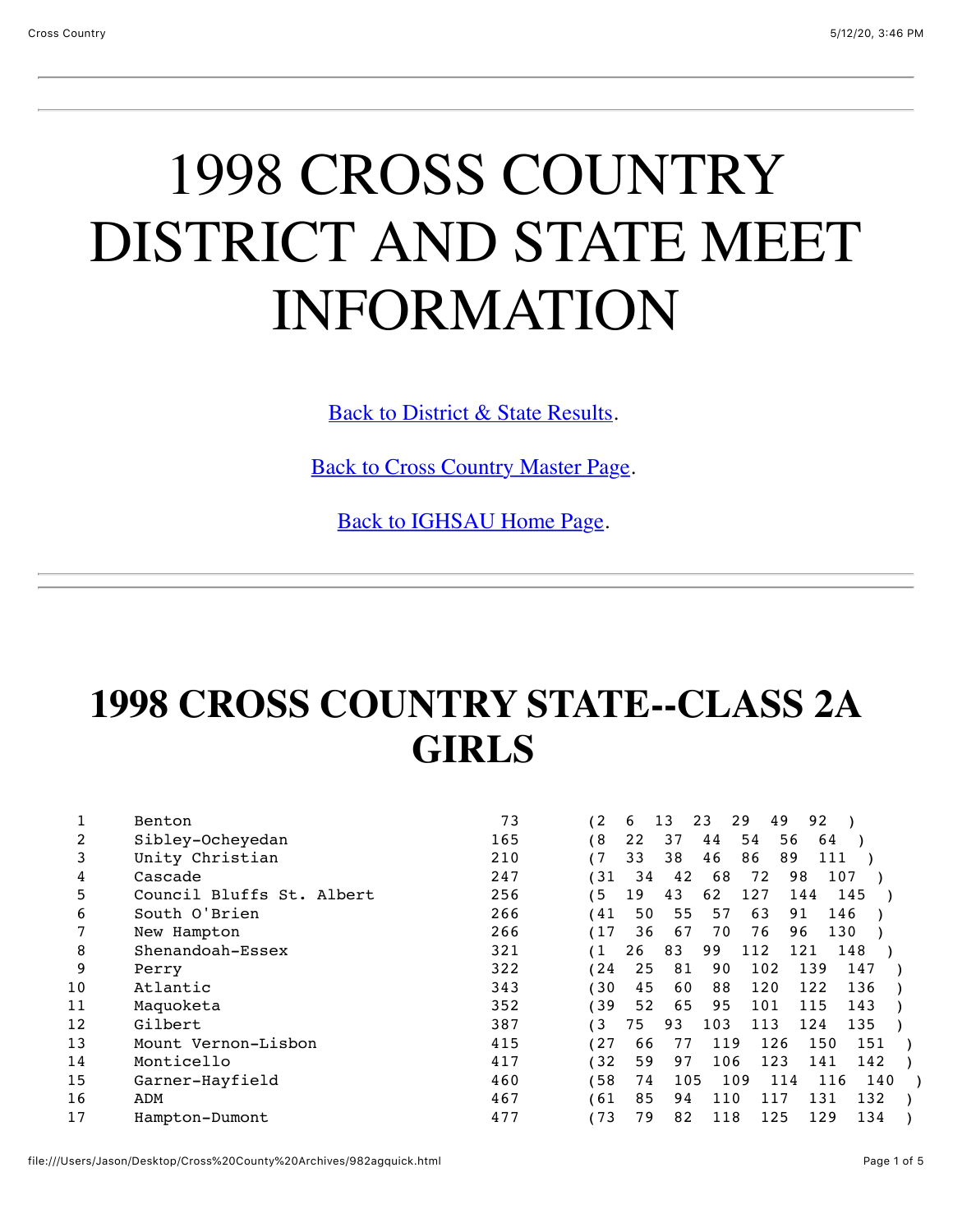| $\mathbf{1}$   | Missy Buttry, Shenandoah-Essex                | SO                       | 11:47 |
|----------------|-----------------------------------------------|--------------------------|-------|
| $\overline{2}$ | Georgia Millward, Benton                      | JR                       | 11:55 |
| $\mathsf{3}$   | Mary Oppold, Gilbert                          | SO                       | 12:04 |
| $\overline{4}$ | Kristin Hansen, Okoboji                       | FR                       | 12:05 |
| 5              | Kristina Quigley, Council Bluffs St. Albert   | SR                       | 12:07 |
| 6              | Katie Prusha, Benton                          | FR                       | 12:08 |
| $\overline{7}$ | Jessica Rowenhorst, Unity Christian           | JR                       | 12:08 |
| 8              | Kari Kruger, Sibley-Ocheyedan                 | JR                       | 12:09 |
| 9              | Lyndsy Owen, Waukee                           | JR                       | 12:10 |
| 10             | Stefanie Richardson, Washington               | JR                       | 12:10 |
| 11             | Jessica Haase, Denison-Schleswig              | SR                       | 12:19 |
| 12             | Mindy Engel, Union                            | SO                       | 12:20 |
| 13             | Lisa Whelchel, Benton                         | SR                       | 12:22 |
| 14             | Michelle Behrens, Carroll Kuemper             | SR                       | 12:23 |
| 15             | Traci Vander Molen, MOC-Floyd Valley          | SO                       | 12:23 |
| 16             | Amy Olson, Humboldt                           | SR                       | 12:24 |
| 17             | Lindsey Hansen, New Hampton                   | SR                       | 12:25 |
| 18             | Tara Brueck, Harlan                           | SR                       | 12:26 |
| 19             | Katie Milner, Council Bluffs St. Albert       | SO                       | 12:28 |
| 20             | Missy Domeyer, Dyersville Beckman             | SR                       | 12:28 |
| 21             | Abby Gabrielson, Belmond-Klemme               | JR                       | 12:29 |
| 22             | Margaret Feller, Sibley-Ocheyedan             | SR                       | 12:29 |
| 23             | Dove Morrow, Benton                           | SO                       | 12:30 |
| 24             | Tami Smith, Perry                             | SR                       | 12:31 |
| 25             | Leslie Kealhofer, Perry                       | $\mathbf{FR}$            | 12:34 |
| 26             | Lisa Slater, Shenandoah-Essex                 | $\overline{\mathrm{FR}}$ | 12:35 |
| 27             | Stephanie Legore, Mount Vernon-Lisbon         | JR                       | 12:36 |
| 28             | Jackie Walton, Solon                          | SO                       | 12:37 |
| 29             | Maria Duncalf, Benton                         | SR                       | 12:41 |
| 30             | Jessica Hagen, Atlantic                       | SR                       | 12:41 |
| 31             | Raina Gassmann, Cascade                       | JR                       | 12:41 |
| 32             | Brenda Brighton, Monticello                   | SO                       | 12:42 |
| 33             | Jodi Van Meeteren, Unity Christian            | SR                       | 12:42 |
| 34             | Jackie Welter, Cascade                        | SR                       | 12:42 |
| 35             | Janelle Burger, Centerville                   | SR                       | 12:43 |
| 36             | Andrea Boos, New Hampton                      | SO                       | 12:43 |
| 37             | Vicky Benz, Sibley-Ocheyedan                  | SO                       | 12:44 |
| 38             | April Vogel, Unity Christian                  | SO                       | 12:44 |
| 39             | Devin Pape, Maquoketa                         | SR                       | 12:45 |
| 40             | Angela Van Meeteren, Sheldon                  | JR                       | 12:46 |
| 41             | Mary Kummerfeld, South O'Brien                | SO                       | 12:46 |
| 42             | Lauren Strang, Cascade                        | FR                       | 12:47 |
| 43             | Melissa Respeliers, Council Bluffs St. Albert | SO                       | 12:47 |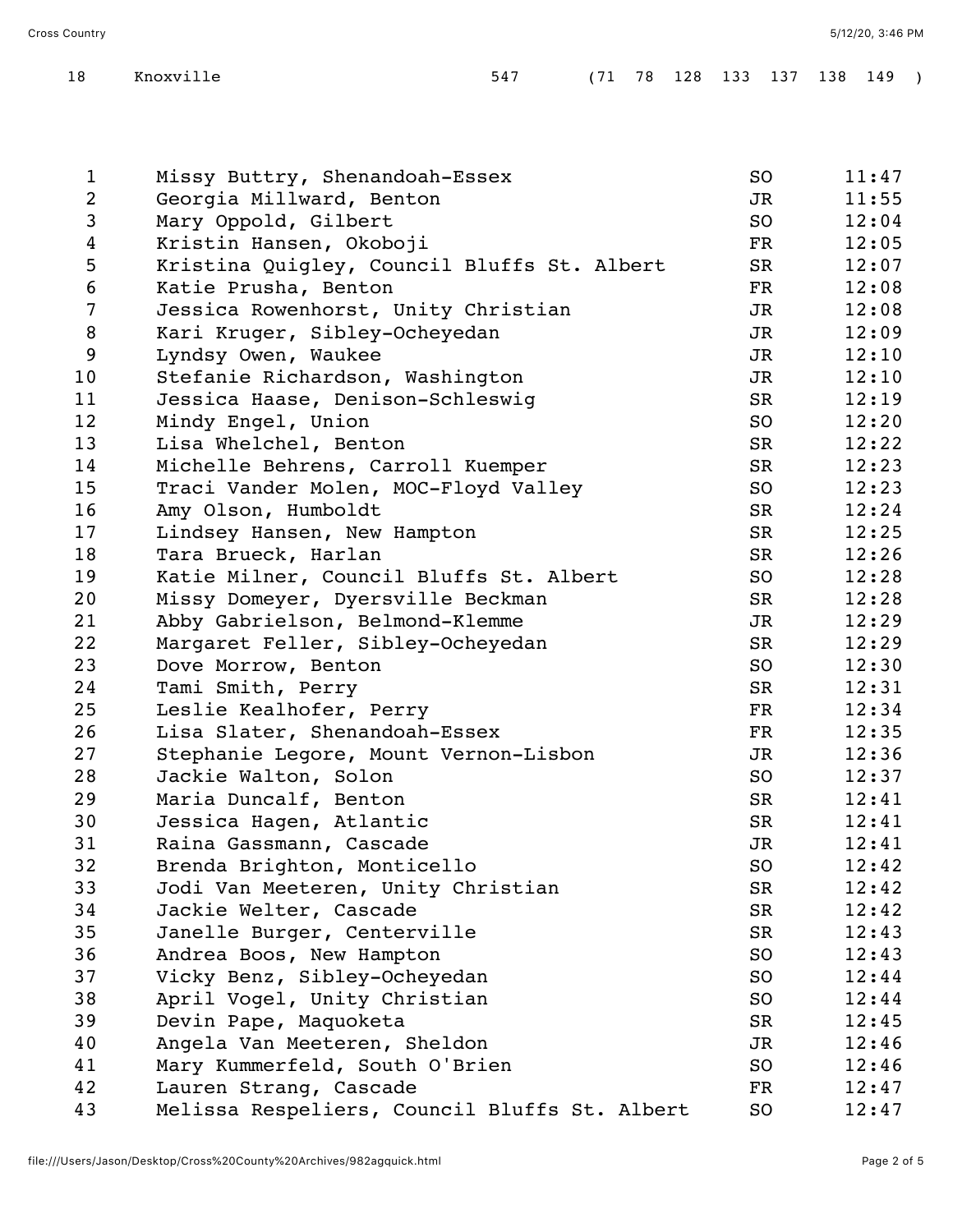| 44 | Jill Marnach, Sibley-Ocheyedan         | JR            | 12:48 |
|----|----------------------------------------|---------------|-------|
| 45 | Shannon White, Atlantic                | SR            | 12:50 |
| 46 | Rachelle Kroll, Unity Christian        | JR            | 12:50 |
| 47 | Katie Elsbernd, Crestwood              | FR            | 12:50 |
| 48 | Lyndsey Mitchell, Union                | JR            | 12:51 |
| 49 | Rebecca Silhanek, Benton               | JR            | 12:51 |
| 50 | Tonya Mews, South O'Brien              | SO            | 12:52 |
| 51 | Amber Friedrich, Algona                | SO            | 12:52 |
| 52 | Jessica Kilburg, Maquoketa             | SR            | 12:54 |
| 53 | Jenny Hossle, Red Oak                  | $\mathbf{FR}$ | 12:54 |
| 54 | Bridget Prins, Sibley-Ocheyedan        | SO            | 12:54 |
| 55 | Sherri Jones, South O'Brien            | SR            | 12:54 |
| 56 | Katie Hartzell, Sibley-Ocheyedan       | SO            | 12:55 |
| 57 | Sandra Tjaden, South O'Brien           | JR            | 12:55 |
| 58 | Amanda Howie, Garner-Hayfield          | FR            | 12:55 |
| 59 | Kara Flannagan, Monticello             | $\mathbf{FR}$ | 12:56 |
| 60 | Heather Heath, Atlantic                | SO            | 12:56 |
| 61 | Mari Steele, ADM                       | SO            | 12:57 |
| 62 | Katie Busch, Council Bluffs St. Albert | JR            | 12:57 |
| 63 | Deb Reinfeldt, South O'Brien           | FR            | 12:58 |
| 64 | Sara Snyder, Sibley-Ocheyedan          | FR            | 12:58 |
| 65 | Monica Niess, Maquoketa                | SR            | 12:59 |
| 66 | Abby Brayton, Mount Vernon-Lisbon      | SO            | 12:59 |
| 67 | Jackie Huegel, New Hampton             | SR            | 13:00 |
| 68 | Bridget Noonan, Cascade                | SR            | 13:00 |
| 69 | Jessica Robinson, Winterset            | FR            | 13:02 |
| 70 | Nicole Wendl, New Hampton              | SR            | 13:02 |
| 71 | Sara Gray, Knoxville                   | SR            | 13:02 |
| 72 | Sara McDermott, Cascade                | FR            | 13:02 |
| 73 | Naomi Brocka, Hampton-Dumont           | SO            | 13:03 |
| 74 | Emily Hollatz, Garner-Hayfield         | JR            | 13:03 |
| 75 | Allison Abarr, Gilbert                 | SO            | 13:04 |
| 76 | Amy Sumner, New Hampton                | SR            | 13:04 |
| 77 | Crystal Raiber, Mount Vernon-Lisbon    | SO            | 13:06 |
| 78 | Leah Wilson, Knoxville                 | FR            | 13:06 |
| 79 | Mary Schermer, Hampton-Dumont          | SR            | 13:07 |
| 80 | Amanda McLaren, Independence           | FR            | 13:08 |
| 81 | Nicole Hamilton, Perry                 | SR            | 13:09 |
| 82 | Tara Brass, Hampton-Dumont             | SO            | 13:10 |
| 83 | MacKenzie Lauman, Shenandoah-Essex     | $\mathbf{FR}$ | 13:11 |
| 84 | Ashley Friday, Jefferson-Scranton-PC   | SO            | 13:11 |
| 85 | Elizabeth Raygor, ADM                  | $\mathbf{FR}$ | 13:12 |
| 86 | Becky DeJong, Unity Christian          | SO            | 13:13 |
| 87 | Paige Johnson, Centerville             | FR            | 13:13 |
| 88 | Rachel Smith, Atlantic                 | FR            | 13:15 |
| 89 | Tanya Holtrop, Unity Christian         | SO            | 13:15 |
| 90 | Kacie Gilliland, Perry                 | FR            | 13:16 |
| 91 | Allison Eldridge, South O'Brien        | SR            | 13:17 |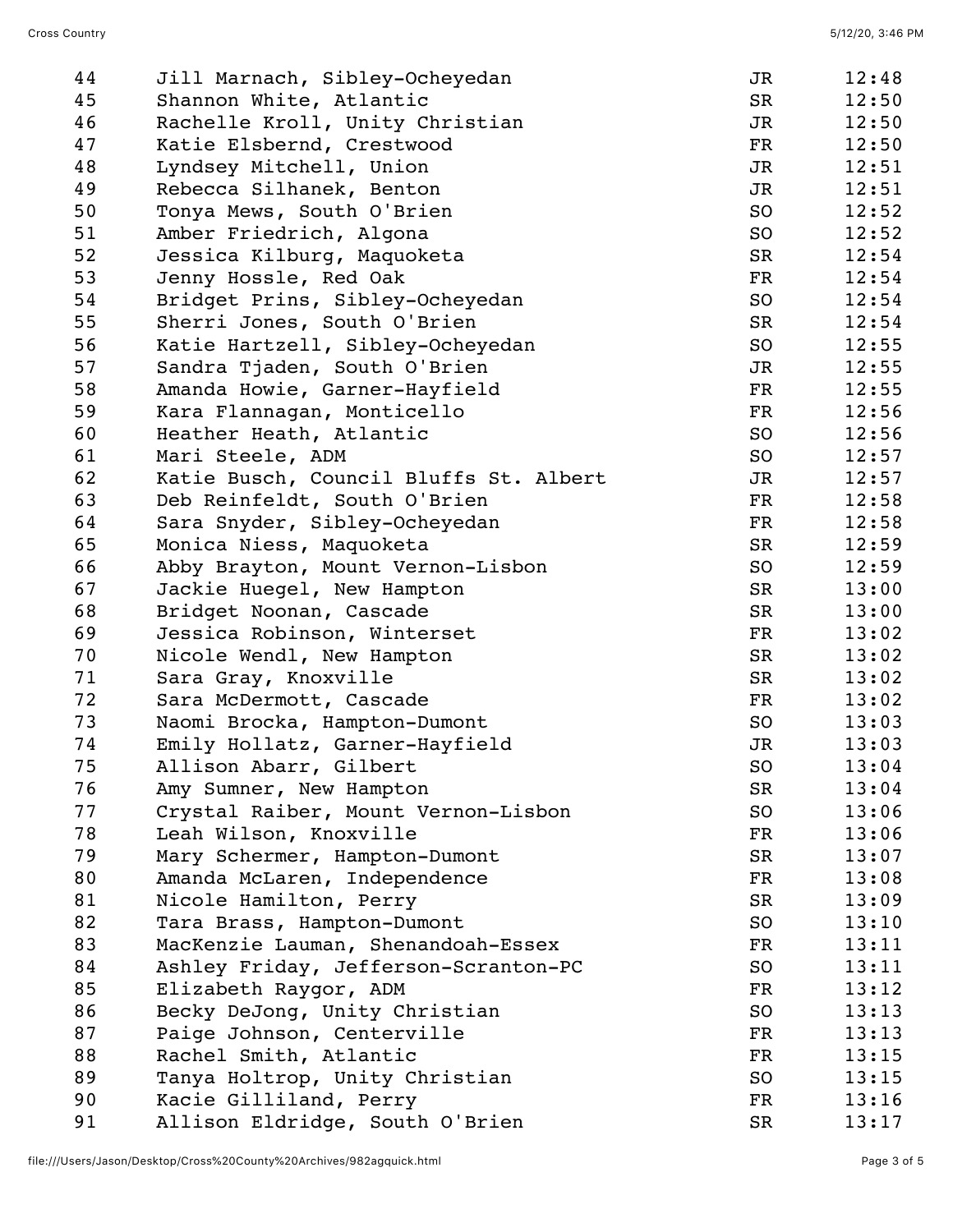| 92  | Kara Dietrich, Benton                    | JR            | 13:18 |
|-----|------------------------------------------|---------------|-------|
| 93  | MacKenzie Henryson, Gilbert              | JR            | 13:19 |
| 94  | Lori Neuman-Lee, ADM                     | FR            | 13:19 |
| 95  | Maggie Hudrlik, Maquoketa                | SO            | 13:19 |
| 96  | Haddi Bergstrom, New Hampton             | SR            | 13:20 |
| 97  | Emily Chapman, Monticello                | SO            | 13:20 |
| 98  | Megan Recker, Cascade                    | $\mathbf{FR}$ | 13:20 |
| 99  | Carli Franks, Shenandoah-Essex           | SO            | 13:21 |
| 100 | Erin Dieckmann, DeWitt Central           | FR            | 13:21 |
| 101 | Missy McKeon, Maquoketa                  | JR            | 13:22 |
| 102 | Casey Fessler, Perry                     | FR            | 13:22 |
| 103 | Anne Allen, Gilbert                      | SR            | 13:22 |
| 104 | Stephanie Noonan, Emmetsburg-Graettinger | SO            | 13:23 |
| 105 | Jenna Hejlik, Garner-Hayfield            | FR            | 13:23 |
| 106 | Joni Zimmerman, Monticello               | SO            | 13:24 |
| 107 | Angie Hawkins, Cascade                   | SO            | 13:24 |
| 108 | Laurie Owen, Waukee                      | $\mathbf{FR}$ | 13:25 |
| 109 | Laura Imoehl, Garner-Hayfield            | SR            | 13:26 |
| 110 | Shannon Severidt, ADM                    | SO            | 13:26 |
| 111 | Kim Pals, Unity Christian                | FR            | 13:27 |
| 112 | Abby Ballain, Shenandoah-Essex           | FR            | 13:28 |
| 113 | Katherine Meeker, Gilbert                | SR            | 13:29 |
| 114 | Abby Partlow, Garner-Hayfield            | SR            | 13:30 |
| 115 | Jessi Schall, Maquoketa                  | FR            | 13:30 |
| 116 | Melissa Atalig, Garner-Hayfield          | SO            | 13:32 |
| 117 | Kendall Bower, ADM                       | FR            | 13:32 |
| 118 | Nicole Routh, Hampton-Dumont             | JR            | 13:34 |
| 119 | Kelly Scheer, Mount Vernon-Lisbon        | SO            | 13:36 |
| 120 | Lindsey Meyer, Atlantic                  | JR            | 13:37 |
| 121 | Brandi Smith, Shenandoah-Essex           | SR            | 13:39 |
| 122 | Andi Thomsen, Atlantic                   | JR            | 13:41 |
| 123 | Erin Dose, Monticello                    | FR            | 13:44 |
| 124 | Angie Hulsebus, Gilbert                  | SR            | 13:46 |
| 125 | Kristen Brown, Hampton-Dumont            | JR            | 13:46 |
| 126 | Kira Johnson, Mount Vernon-Lisbon        | SR            | 13:47 |
| 127 | Emily Fischer, Council Bluffs St. Albert | JR            | 13:48 |
| 128 | Lacey Redding, Knoxville                 | SO            | 13:49 |
| 129 | Kari Peterson, Hampton-Dumont            | JR            | 13:50 |
| 130 | Jaclyn Van Oort, New Hampton             | SO            | 13:51 |
| 131 | Kacie Roberts, ADM                       | SO            | 13:51 |
| 132 | Suzeanne Martin, ADM                     | JR            | 13:52 |
| 133 | Erin Snider, Knoxville                   | FR            | 13:53 |
| 134 | Amanda Olmstead, Hampton-Dumont          | FR            | 13:54 |
| 135 | Liz Gauger, Gilbert                      | JR            | 13:57 |
| 136 | Kristi VonDielingen, Atlantic            | SR            | 13:59 |
| 137 | Rochelle Bremer, Knoxville               | SR            | 14:00 |
| 138 | Kirsten Lyons, Knoxville                 | SO            | 14:01 |
| 139 | Kristen Stafford, Perry                  | FR            | 14:05 |
|     |                                          |               |       |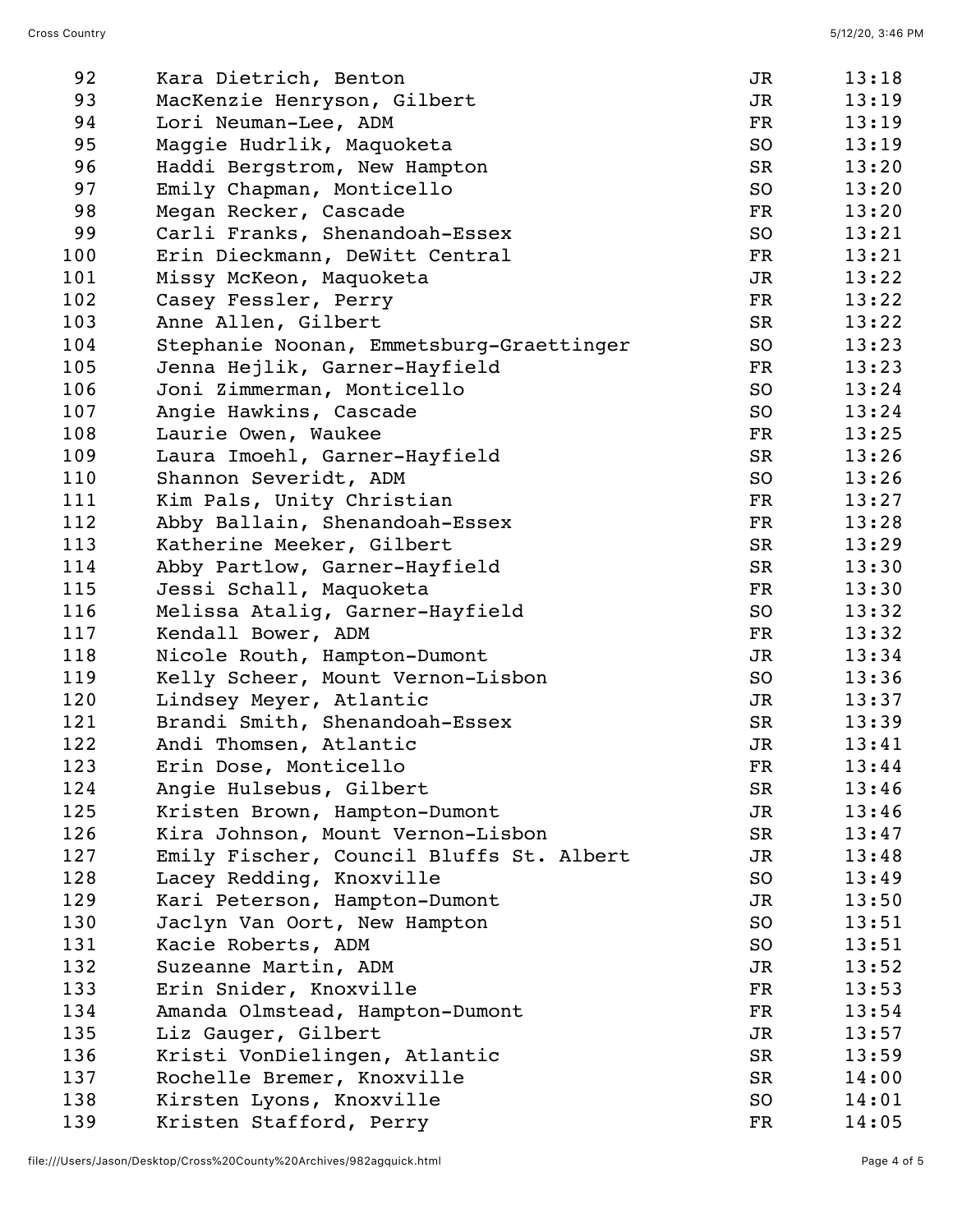| 140 | Jill Nelson, Garner-Hayfield                 | <b>SR</b>      | 14:06 |
|-----|----------------------------------------------|----------------|-------|
| 141 | Crystal Brighton, Monticello                 | FR             | 14:10 |
| 142 | Tracey Schatz, Monticello                    | SR             | 14:11 |
| 143 | Kelly Watters, Maquoketa                     | JR.            | 14:26 |
| 144 | Claire Weidman, Council Bluffs St. Albert    | SO.            | 14:27 |
| 145 | Jennifer Rochelle, Council Bluffs St. Albert | SO.            | 14:31 |
| 146 | Sarah Schimmer, South O'Brien                | S <sub>O</sub> | 14:42 |
| 147 | Sarah Stafford, Perry                        | <b>SO</b>      | 14:45 |
| 148 | Megan Slater, Shenandoah-Essex               | S <sub>O</sub> | 14:55 |
| 149 | Leah McBride, Knoxville                      | JR.            | 15:29 |
| 150 | Catherine Hileman, Mount Vernon-Lisbon       | SO.            | 15:43 |
| 151 | Jenny Mick, Mount Vernon-Lisbon              | JR.            | 15:49 |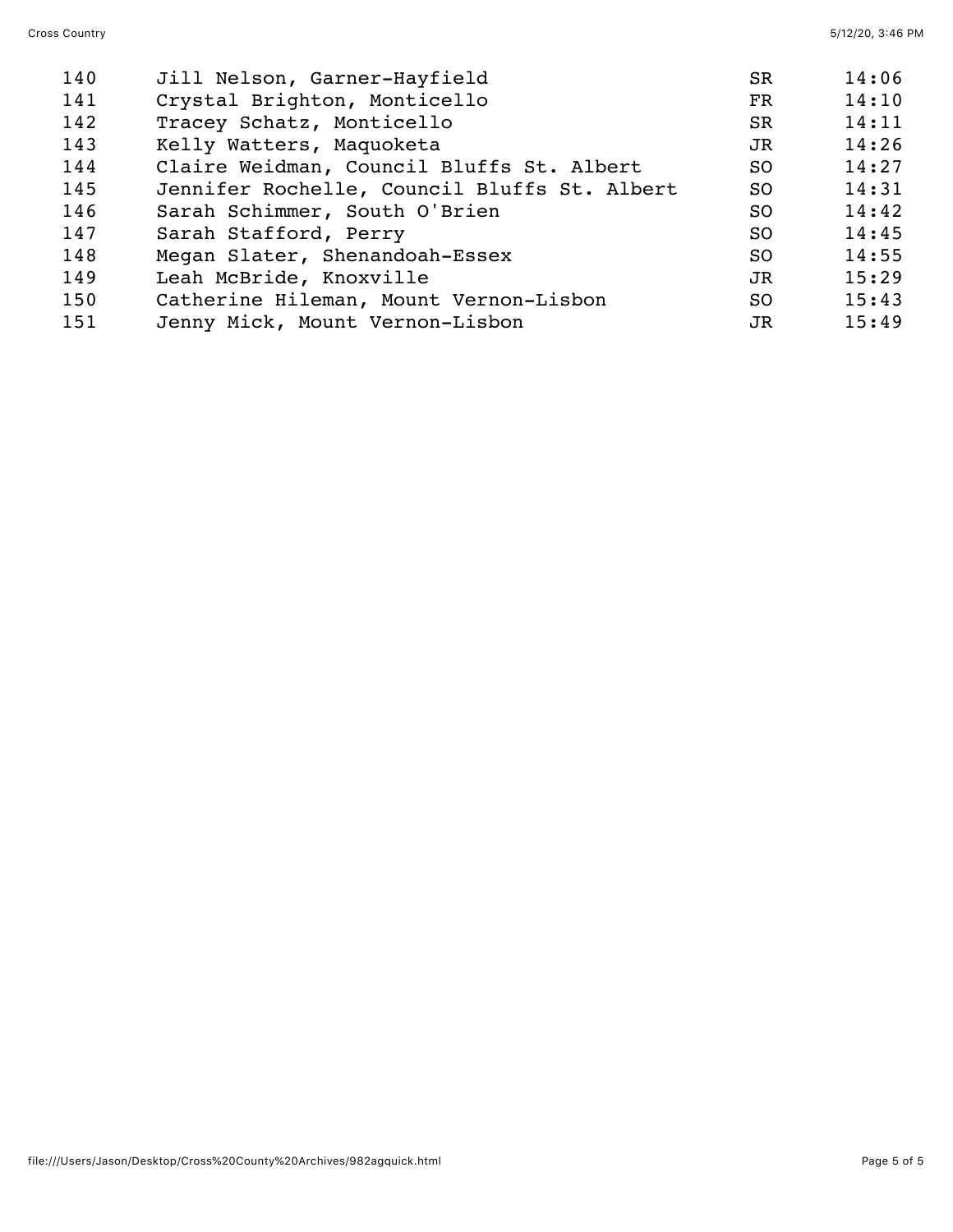# 1998 CROSS COUNTRY DISTRICT AND STATE MEET INFORMATION

[Back to District & State Results.](file:///Users/Jason/Desktop/Cross%20County%20Archives/ccdistrict98.html)

[Back to Cross Country Master Page.](file:///Users/Jason/Desktop/Cross%20County%20Archives/crosscountry.html)

[Back to IGHSAU Home Page.](http://www.ighsau.org/ighsau/index.html)

### **1998 CROSS COUNTRY STATE--CLASS 1A GIRLS**

|    | Calamus-Wheatland      | 64  | 13<br>9<br>35<br>17<br>81<br>115      |
|----|------------------------|-----|---------------------------------------|
| 2  | East Central-Preston   | 90  | 68<br>106<br>18<br>50<br>14           |
| 3  | Bennett-Durant         | 109 | (2<br>5.<br>56<br>62<br>46<br>82      |
| 4  | North Linn             | 148 | 51<br>60<br>′ 4<br>33<br>79<br>110    |
| 5  | Nodaway Valley         | 164 | (23<br>25<br>29<br>87<br>101          |
| 6  | South Hamilton         | 178 | 65<br>(13<br>34<br>66<br>99<br>122    |
|    | South Winneshiek       | 188 | 95<br>84<br>105<br>6<br>21<br>77      |
| 8  | Pekin                  | 208 | 126<br>98<br>63<br>75<br>44<br>91     |
| 9  | Colo-Nesco             | 217 | 57<br>59<br>137<br>119<br>71<br>64    |
| 10 | Cedar Falls NU High    | 230 | 43<br>41<br>54<br>92<br>100           |
| 11 | Avo-Ha-Shelby-Tennant  | 257 | 76<br>(16<br>68<br>108<br>97<br>121   |
| 12 | Galva-Holstein         | 261 | (15<br>83<br>112<br>70<br>93<br>94    |
| 13 | Pocahontas Area        | 261 | 128<br>58<br>85<br>102<br>123<br>90   |
| 14 | Laurens-Marathon/ACT   | 312 | 40<br>74<br>78<br>125<br>130<br>120   |
| 15 | Eldora-New Providence  | 332 | 69'<br>88<br>86<br>89<br>111<br>113   |
| 16 | Van Buren              | 336 | 52<br>53<br>104<br>128<br>129<br>127  |
| 17 | Collins-Maxwell-Baxter | 353 | 109<br>67<br>61<br>116<br>124<br>126  |
| 18 | Audubon                | 379 | 173<br>103<br>96<br>107<br>114<br>117 |
|    |                        |     |                                       |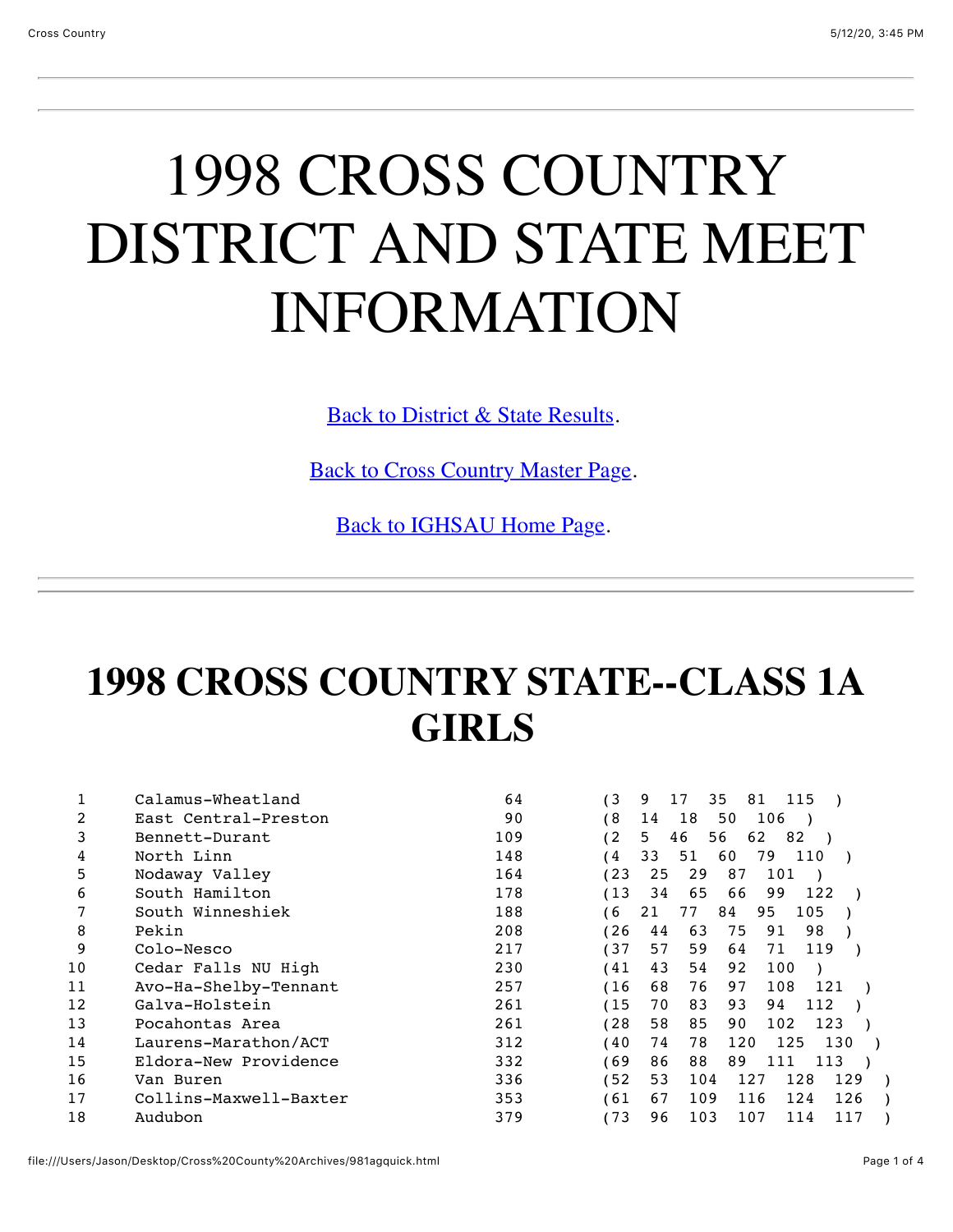| $\mathbf{1}$     | Heather Kite, Jesup                      | SO.           | 11:48 |
|------------------|------------------------------------------|---------------|-------|
| $\overline{2}$   | Erin Kappeler, Bennett-Durant            | SO            | 11:50 |
| 3                | Michelle Lahann, Calamus-Wheatland       | SR            | 11:54 |
| 4                | Jenni Hedrick, North Linn                | JR            | 12:06 |
| 5                | Shannon Von Muenster, Bennett-Durant     | SO            | 12:15 |
| $\sqrt{6}$       | Marissa Wurzer, South Winneshiek         | $\mathbf{FR}$ | 12:17 |
| $\overline{7}$   | Jennifer Kunkel, Woodbury Central        | $\mathbf{FR}$ | 12:18 |
| 8                | Lara Bowman, East Central-Preston        | $_{\rm FR}$   | 12:21 |
| $\boldsymbol{9}$ | Katie Hayen, Calamus-Wheatland           | SO            | 12:21 |
| 10               | Ann McMillen, Bedford                    | SO            | 12:22 |
| 11               | Susie Gray, Lynnville-Sully              | SR            | 12:32 |
| 12               | Michele Hardy, Southern Cal              | SR            | 12:34 |
| 13               | Kristin Lindaman, South Hamilton         | SO            | 12:34 |
| 14               | Ashley Helmle, East Central-Preston      | SO            | 12:36 |
| 15               | Lacey Leinbaugh, Galva-Holstein          | JR            | 12:37 |
| 16               | Steph Collins, Avo-Ha-Shelby-Tennant     | SR            | 12:37 |
| 17               | Nicole Lahann, Calamus-Wheatland         | JR            | 12:38 |
| 18               | Linnisa Bowman, East Central-Preston     | SO            | 12:39 |
| 19               | Sarah Stevens, Eagle Grove               | SR            | 12:41 |
| 20               | Simone Adler, Algona Garrigan            | JR            | 12:41 |
| 21               | Angie Holthaus, South Winneshiek         | JR            | 12:41 |
| 22               | Stephanie DeVore, Corning                | SO            | 12:42 |
| 23               | Kelly Smith, Nodaway Valley              | SR            | 12:42 |
| 24               | Laura Schwitzer, Tipton                  | JR            | 12:42 |
| 25               | Angie Bingaman, Nodaway Valley           | JR            | 12:43 |
| 26               | Renate Ruggles, Pekin                    | SR            | 12:43 |
| 27               | Rachel Mellmann, Nora Springs-Rock Falls | SO            | 12:43 |
| 28               | Chelsey Loder, Pocahontas Area           | FR            | 12:43 |
| 29               | Shannon LaBuff, Nodaway Valley           | JR            | 12:44 |
| 30               | Amanda Weldon, English Valleys           | $\mathbf{FR}$ | 12:44 |
| 31               | Jill Rozendaal, Lynnville-Sully          | SO            | 12:45 |
| 32               | Holly Reilly, CAM                        | SR            | 12:45 |
| 33               | Jessie Sackett, North Linn               | SO            | 12:46 |
| 34               | Emily Klein, South Hamilton              | $_{\rm FR}$   | 12:47 |
| 35               | Tara Pickering, Calamus-Wheatland        | JR            | 12:49 |
| 36               | Krystle Cordes, Dike-New Hartford        | FR            | 12:50 |
| 37               | Sara Phillips, Colo-Nesco                | SO.           | 12:51 |
| 38               | Sheena Bohn, Villisca                    | JR            | 12:52 |
| 39               | Erin Hobson, Hartley-Melvin-Sanborn      | SR            | 12:52 |
| 40               | Missy Hopkins, Laurens-Marathon/ACT      | SR            | 12:53 |
| 41               | Kate Stater, Cedar Falls NU High         | JR            | 12:54 |
| 42               | Teresa Wessling, Guthrie Center          | SR            | 12:56 |
| 43               | Anne Thompson, Cedar Falls NU High       | FR            | 12:57 |
| 44               | Tiffany Brain, Pekin                     | SR            | 12:58 |
|                  |                                          |               |       |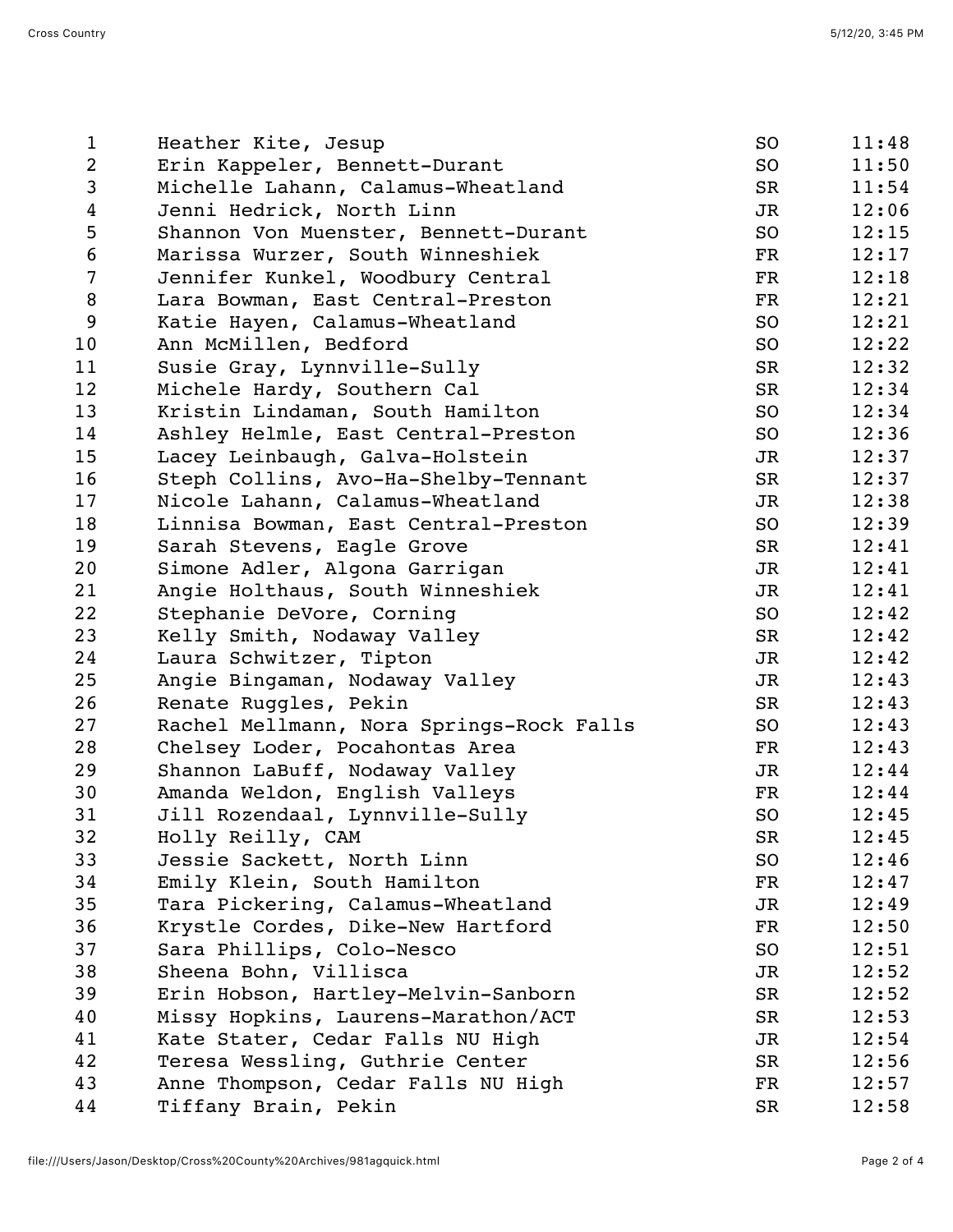| 45 | Kari Ruffcorn, West Harrison             | JR             | 12:58 |
|----|------------------------------------------|----------------|-------|
| 46 | Jenny Kuehl, Bennett-Durant              | SO             | 12:59 |
| 47 | Leesa Matt, Valley CEW                   | JR             | 13:00 |
| 48 | Holly McGonegle, Eagle Grove             | FR             | 13:01 |
| 49 | Brianna Wilkerson, Danville              | SO             | 13:02 |
| 50 | Jeni Matthiesen, East Central-Preston    | JR             | 13:02 |
| 51 | Jana Haughenbury, North Linn             | JR             | 13:03 |
| 52 | Makyla Sprouse, Van Buren                | S <sub>0</sub> | 13:03 |
| 53 | Leslie Weller, Van Buren                 | FR             | 13:04 |
| 54 | Rachel Koch, Cedar Falls NU High         | JR             | 13:04 |
| 55 | Abby Guard, Hubbard-Radcliffe            | JR             | 13:05 |
| 56 | Maret Wilson, Bennett-Durant             | SR             | 13:05 |
| 57 | Staci Weltz, Colo-Nesco                  | JR             | 13:06 |
| 58 | Jana Brinkman, Pocahontas Area           | SO             | 13:07 |
| 59 | Steph Meimann, Colo-Nesco                | JR             | 13:07 |
| 60 | Melissa Trefz, North Linn                | SO             | 13:08 |
| 61 | Laura Etnier, Collins-Maxwell-Baxter     | FR             | 13:10 |
| 62 | Amanda Buesing, Bennett-Durant           | SR             | 13:11 |
| 63 | Kara Spilman, Pekin                      | FR             | 13:14 |
| 64 | Jen Titus, Colo-Nesco                    | JR             | 13:14 |
| 65 | Nicole Egland, South Hamilton            | FR             | 13:15 |
| 66 | Karie Swenson, South Hamilton            | JR             | 13:15 |
| 67 | Sarah Stratton, Collins-Maxwell-Baxter   | JR             | 13:16 |
| 68 | Steph Goettsch, Avo-Ha-Shelby-Tennant    | SR             | 13:18 |
| 69 | Alyssa Fisk, Eldora-New Providence       | JR             | 13:20 |
| 70 | Janel Smith, Galva-Holstein              | FR             | 13:20 |
| 71 | Hillary Walters, Colo-Nesco              | JR             | 13:21 |
| 72 | Erin McGuire, Manson-NW Webster          | SR             | 13:21 |
| 73 | Erin Hoffman, Audubon                    | JR             | 13:22 |
| 74 | Teresa Hanna, Laurens-Marathon/ACT       | FR             | 13:24 |
| 75 | Cara Harris, Pekin                       | JR             | 13:25 |
| 76 | Meg Pattee, Avo-Ha-Shelby-Tennant        | SR             | 13:25 |
| 77 | Mandy Bartelt, South Winneshiek          | SO.            | 13:26 |
| 78 | Tiffany Dallenbach, Laurens-Marathon/ACT | FR             | 13:26 |
| 79 | Deanne Miller, North Linn                | SR             | 13:28 |
| 80 | Katie Rulapaugh, SCMT                    | SR             | 13:29 |
| 81 | Alisa Timmerman, Calamus-Wheatland       | JR             | 13:30 |
| 82 | Amie Sassano, Bennett-Durant             | SO             | 13:32 |
| 83 | Katie Lichter, Galva-Holstein            | JR             | 13:33 |
| 84 | Ann Bakewell, South Winneshiek           | SR             | 13:34 |
| 85 | Dena Ricklefs, Pocahontas Area           | JR             | 13:34 |
| 86 | Ashley Smith, Eldora-New Providence      | FR             | 13:34 |
| 87 | Heather Bass, Nodaway Valley             | SO             | 13:35 |
| 88 | Chelsea Clock, Eldora-New Providence     | SO             | 13:36 |
| 89 | Amanda Robbins, Eldora-New Providence    | FR             | 13:36 |
| 90 | Katie Rippberger, Pocahontas Area        | FR             | 13:37 |
| 91 | Angela Lowenberg, Pekin                  | JR             | 13:40 |
|    |                                          |                |       |